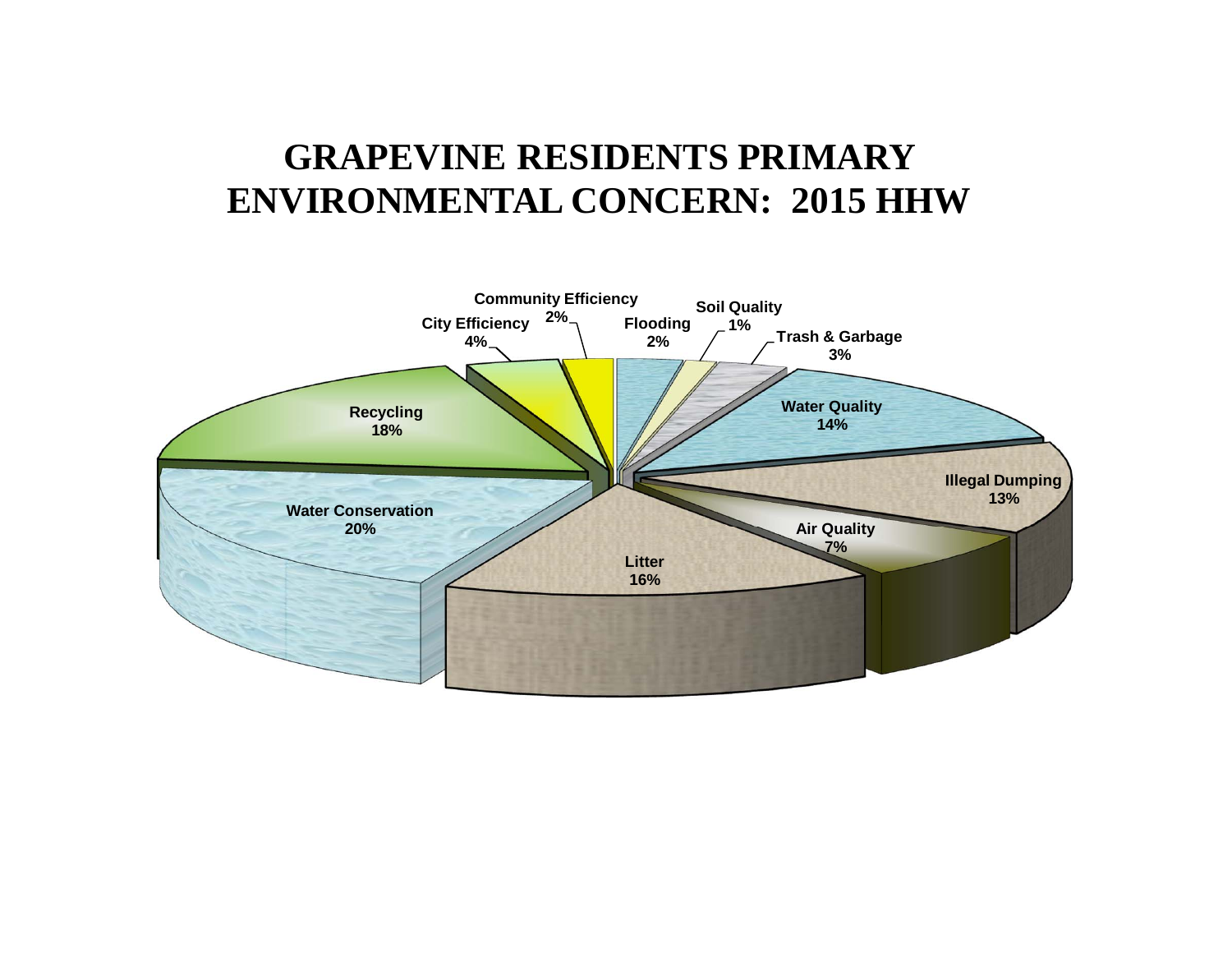# **GRAPEVINE RESIDENTS PRIMARY ENVIRONMENTAL CONCERN: AVERAGED OVER PAST 8 YEARS**

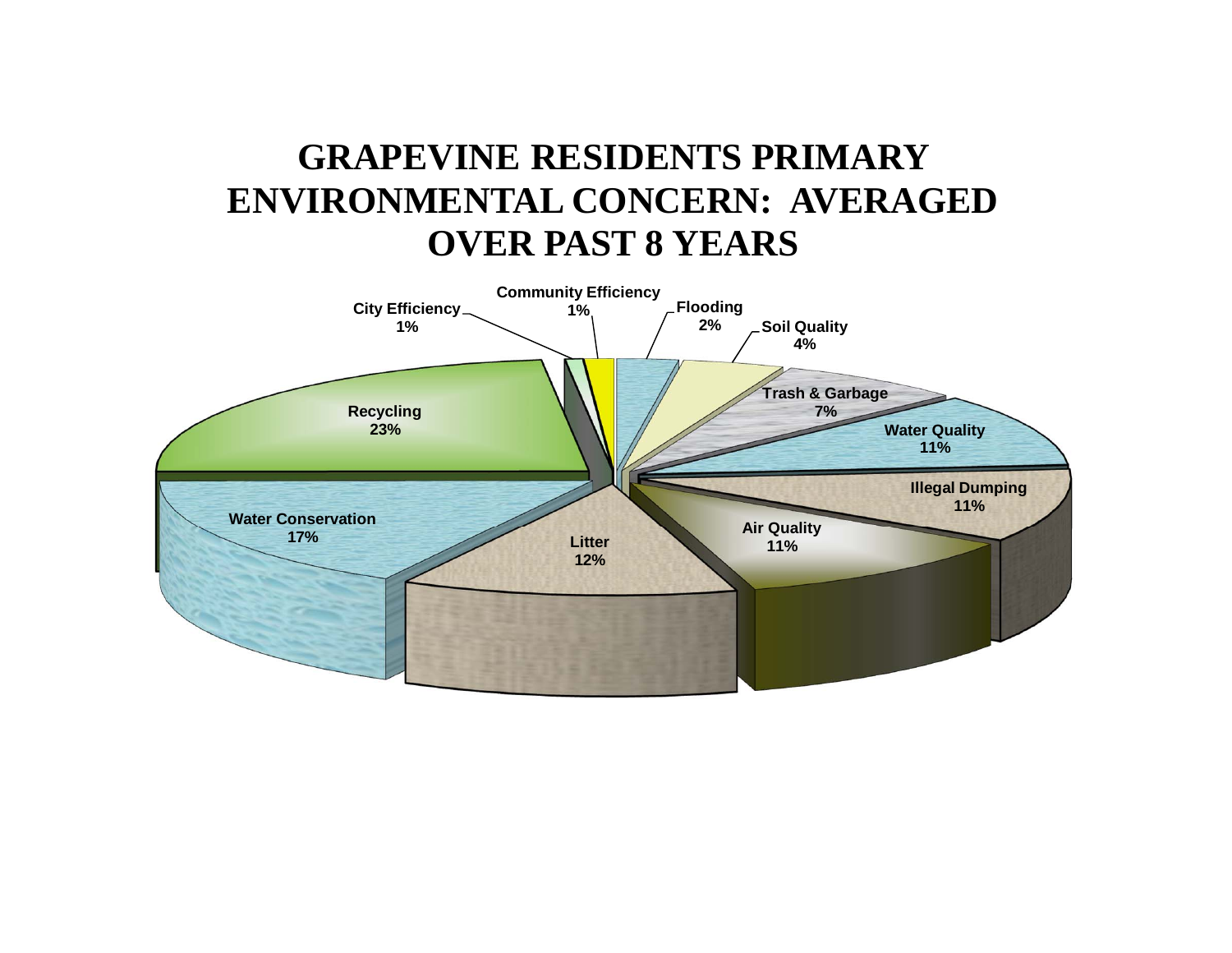# **Acknowledge a Primary Concern for the Environment**

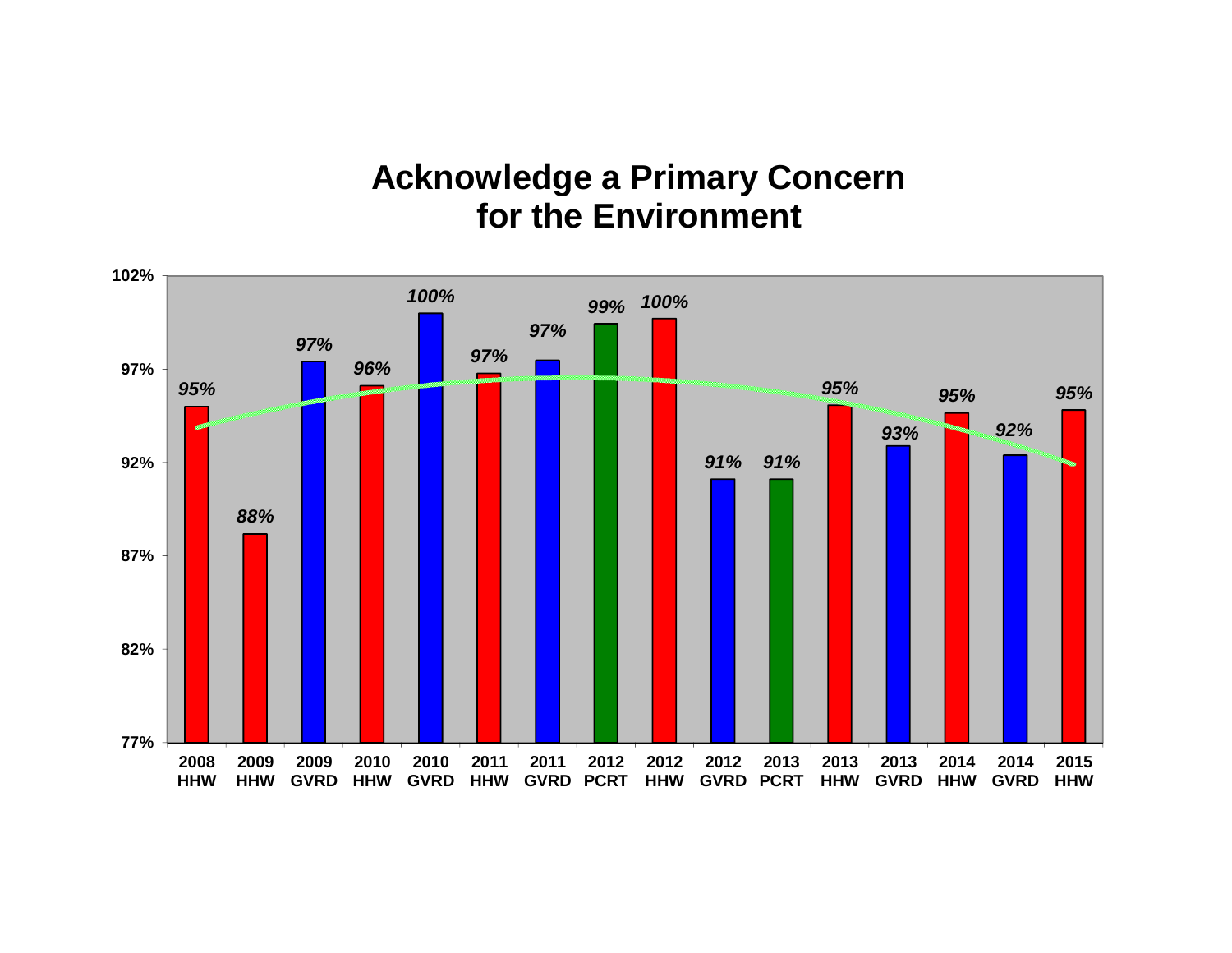## **Water Conservation vs. Recycling**

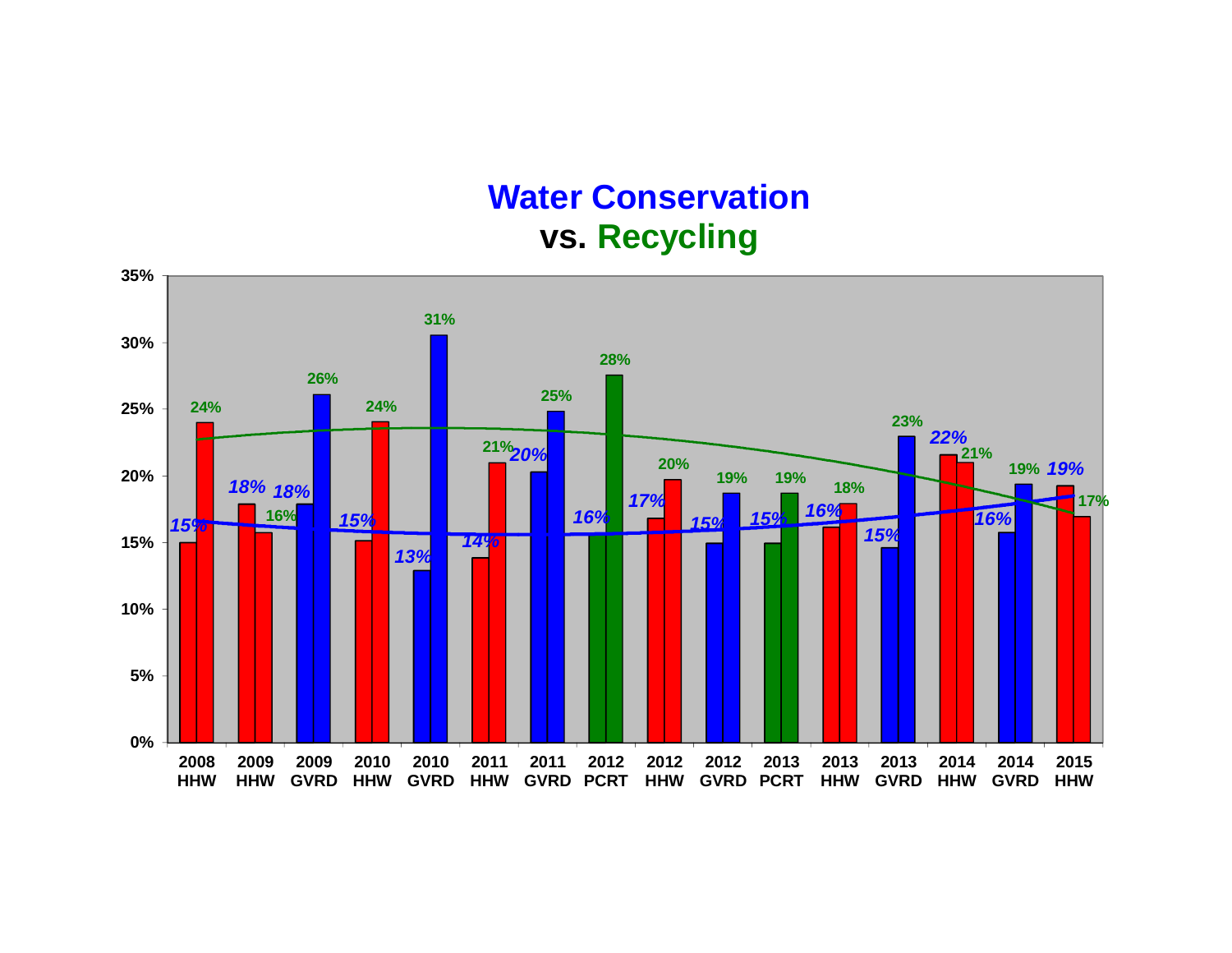#### **Household Participants Grapevine Residents**

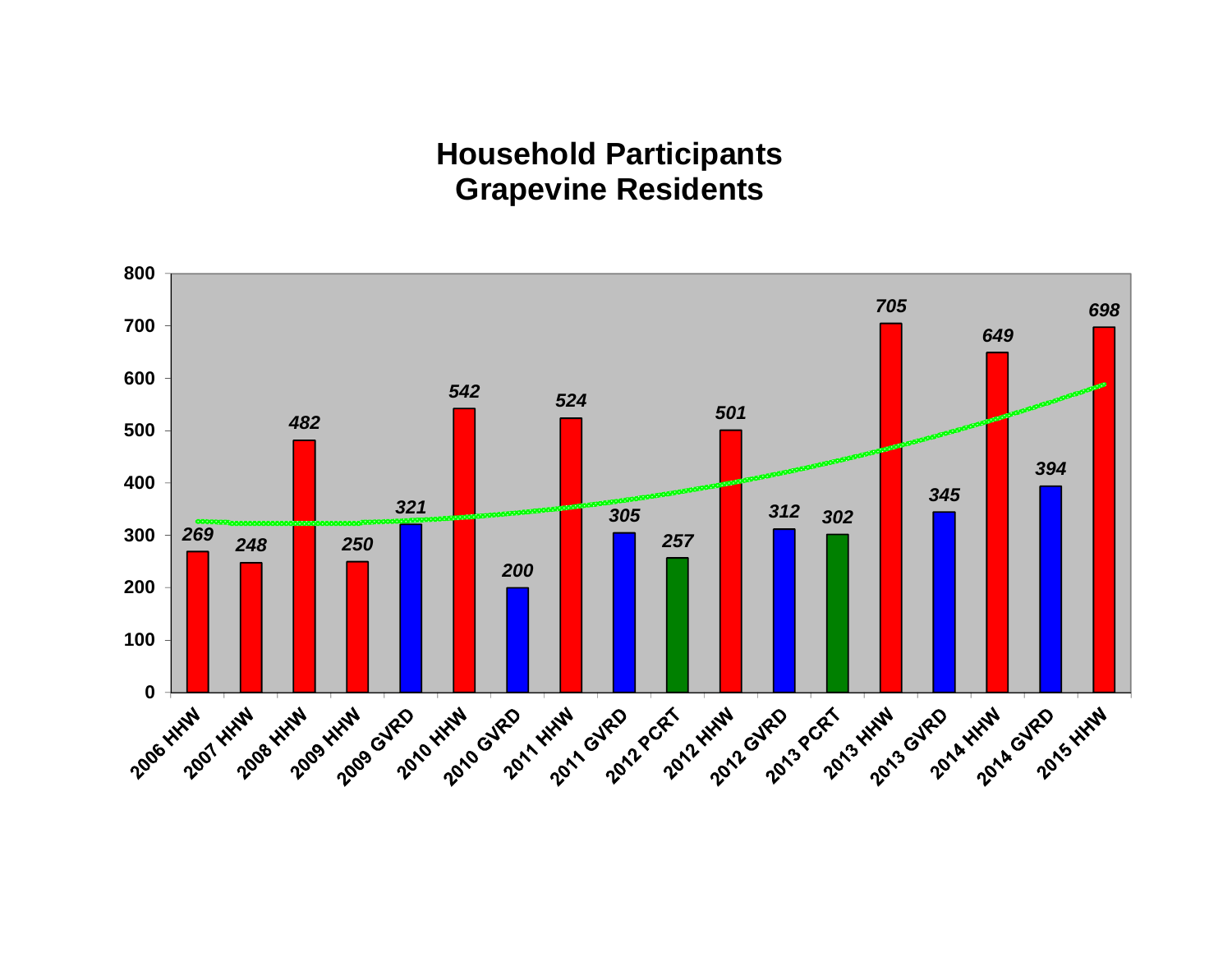# **HHW ChemicalsMeasured in Pounds**

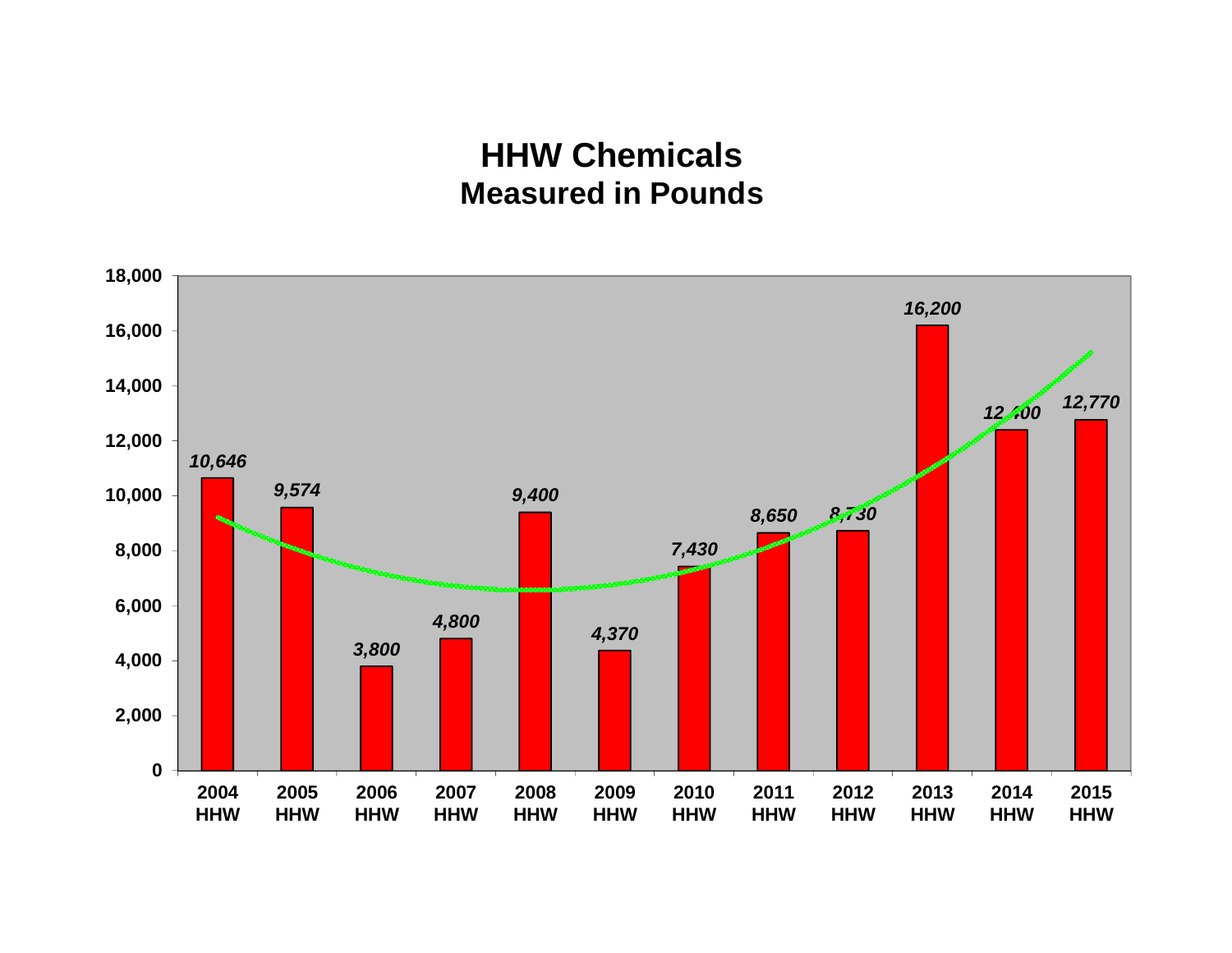#### **ECC Recyclables Measured in Pounds**

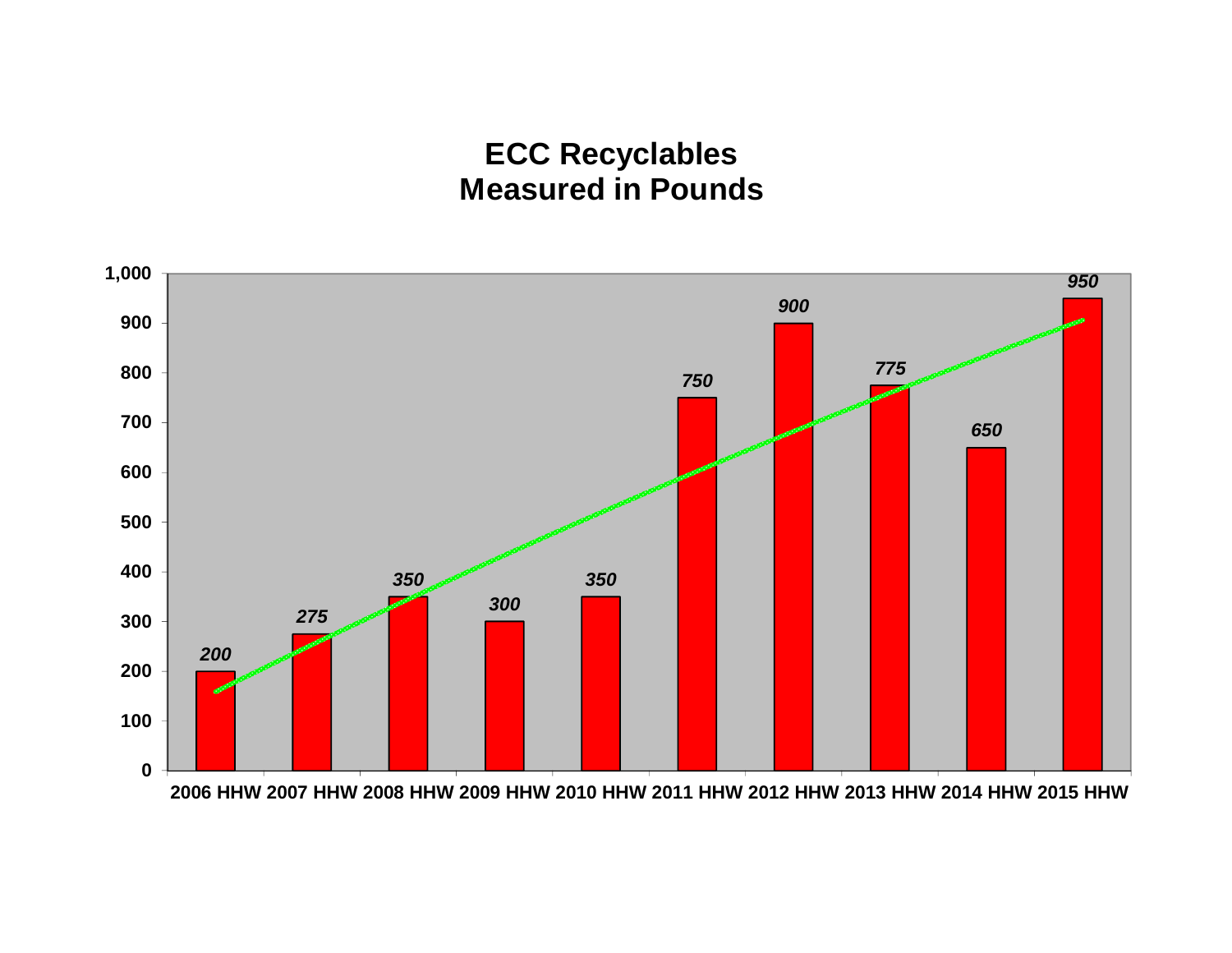### **Paint Measured in Pounds**

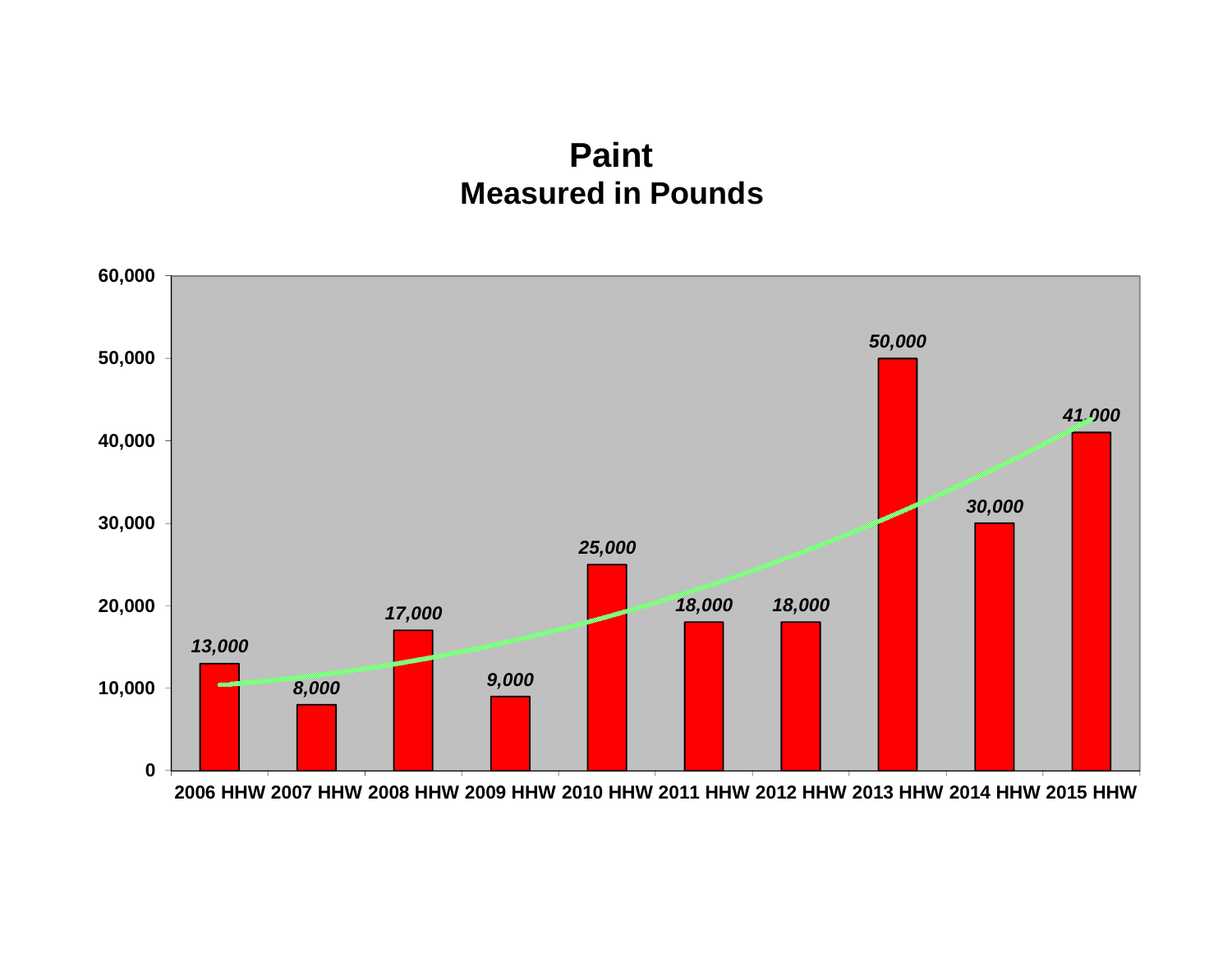# **Light Bulbs Number of Bulbs**

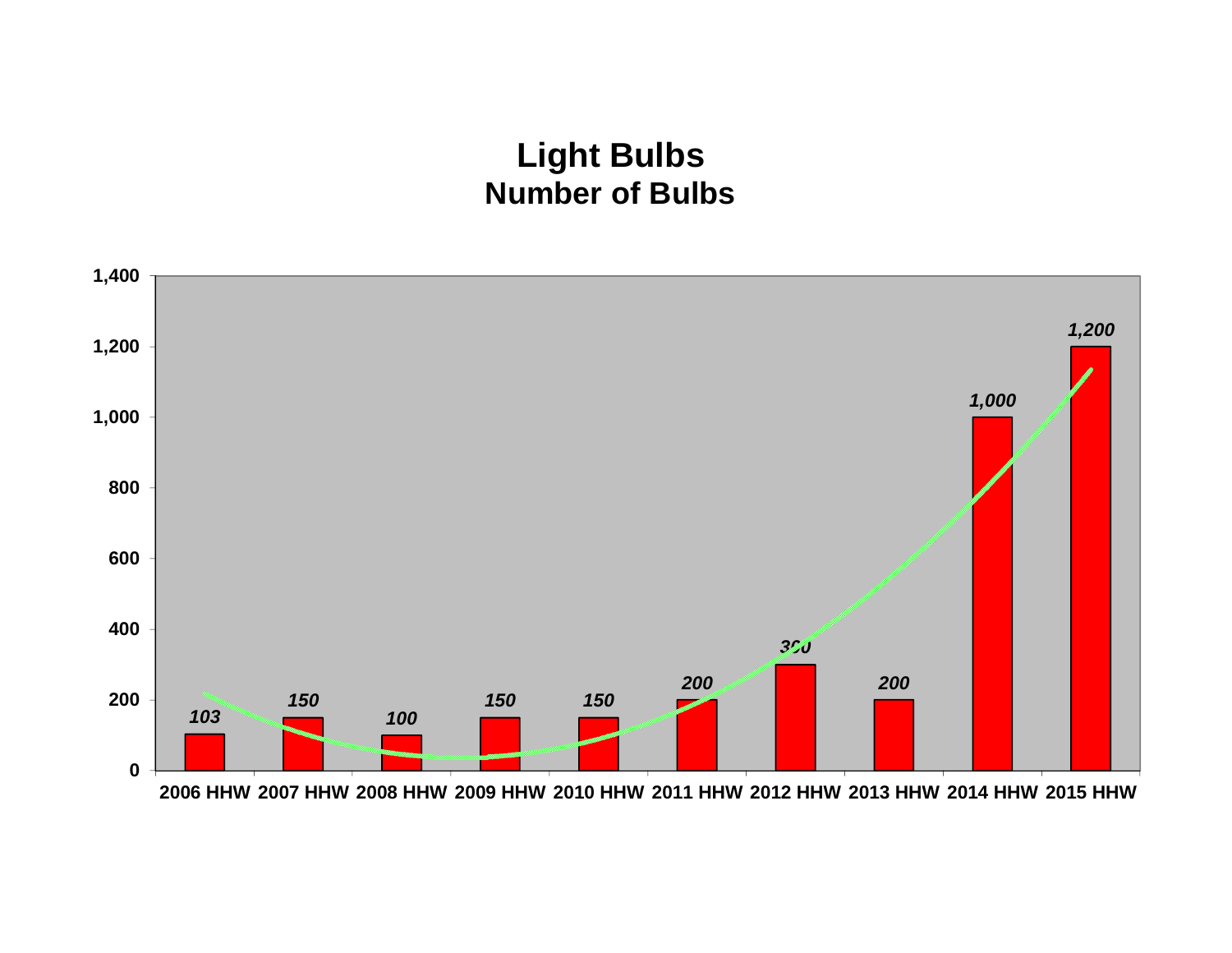## **USED OIL Measured in Pounds**

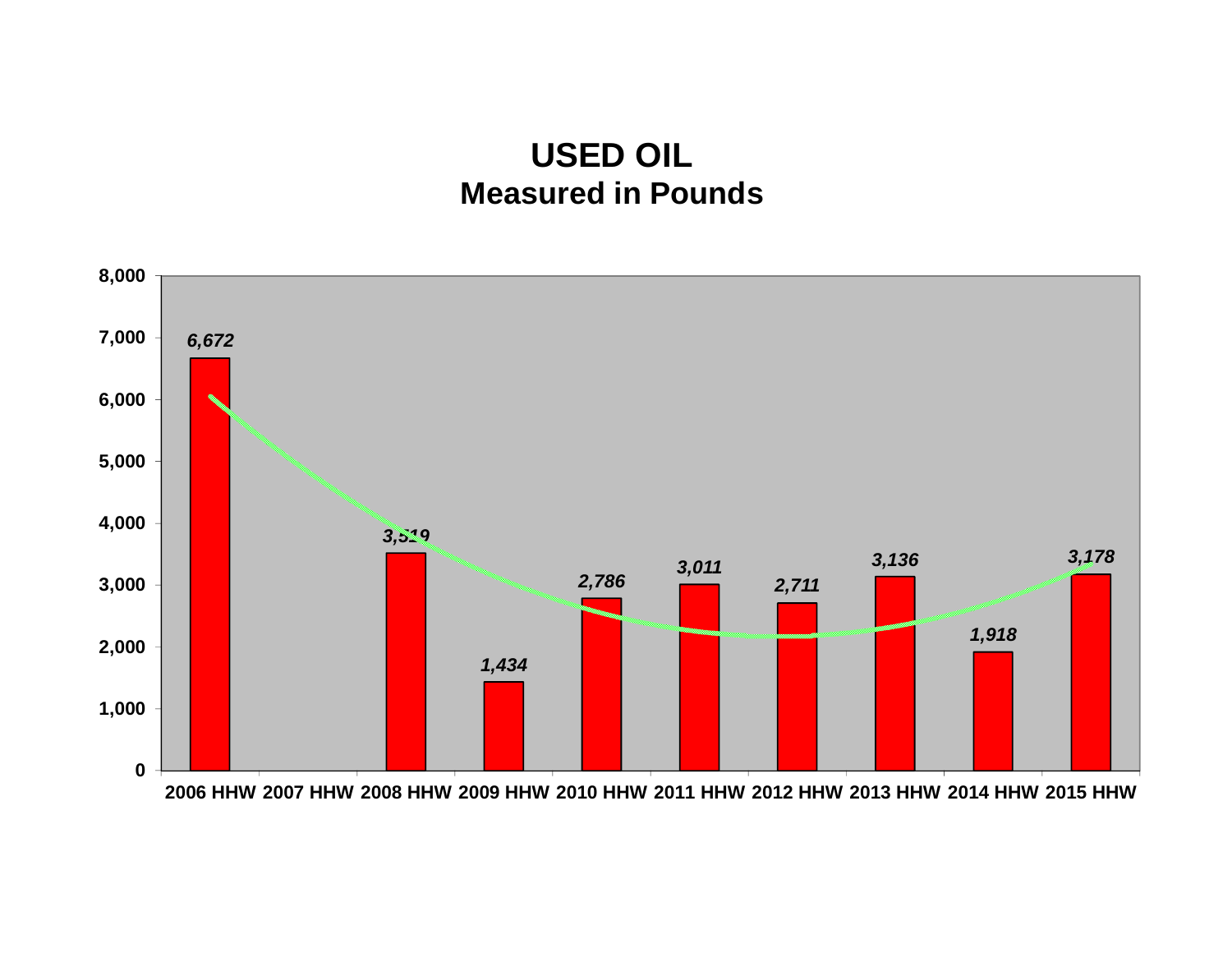## **ANTIFREEZEMeasured in Pounds**

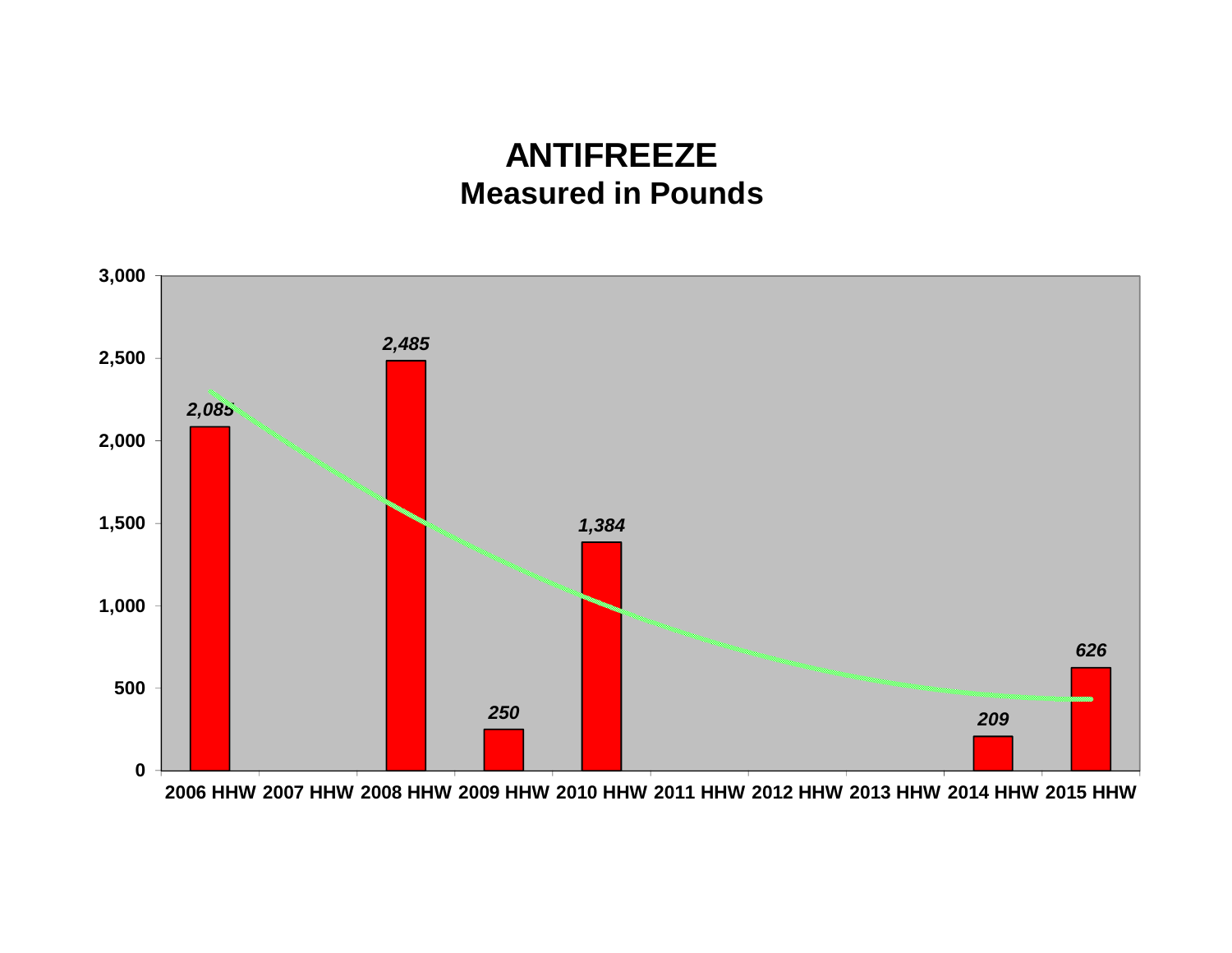### **BatteriesMeasured in Pounds**

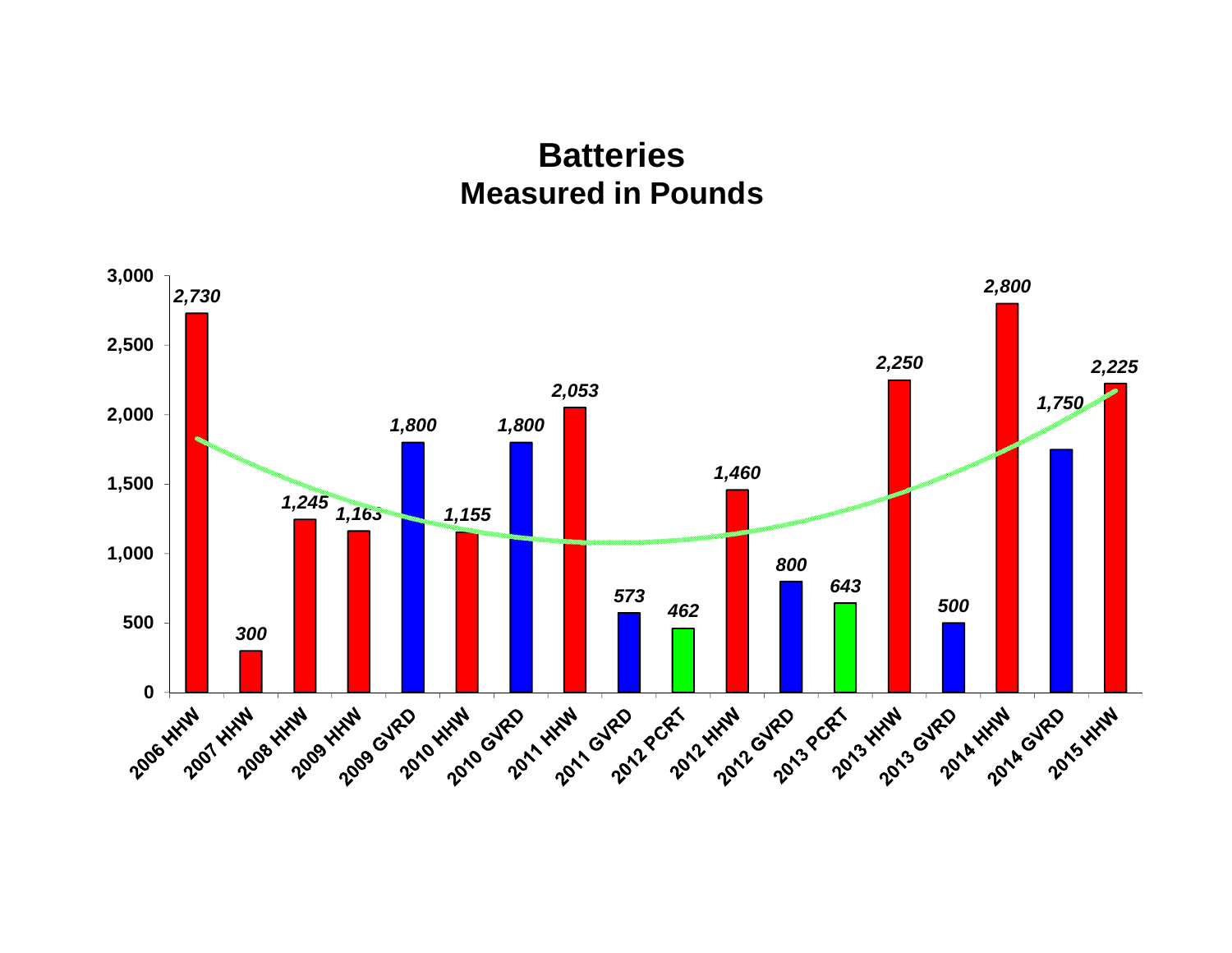### **ElectronicsMeasured in Pounds**

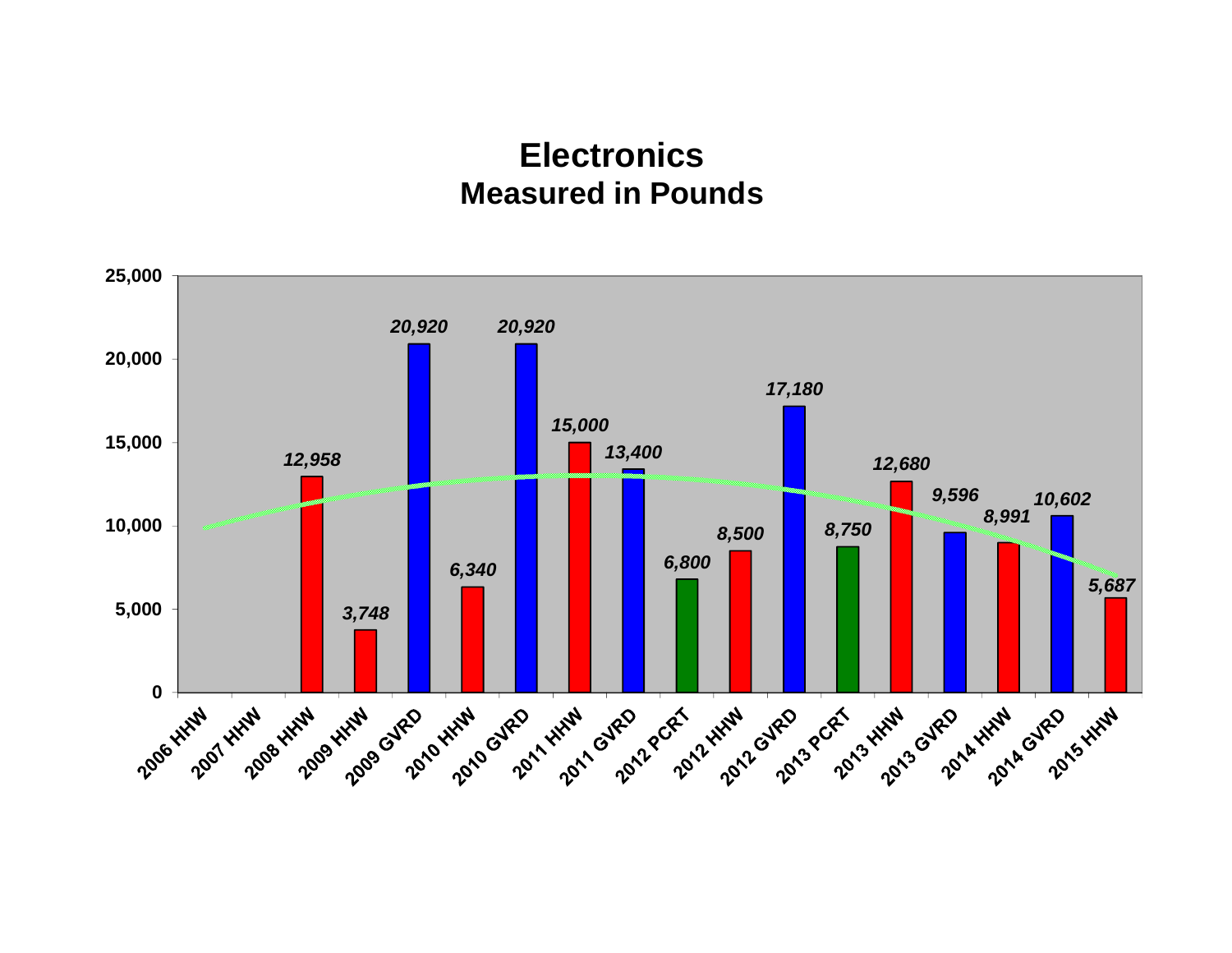## **SHREDDINGMeasured in Pounds**

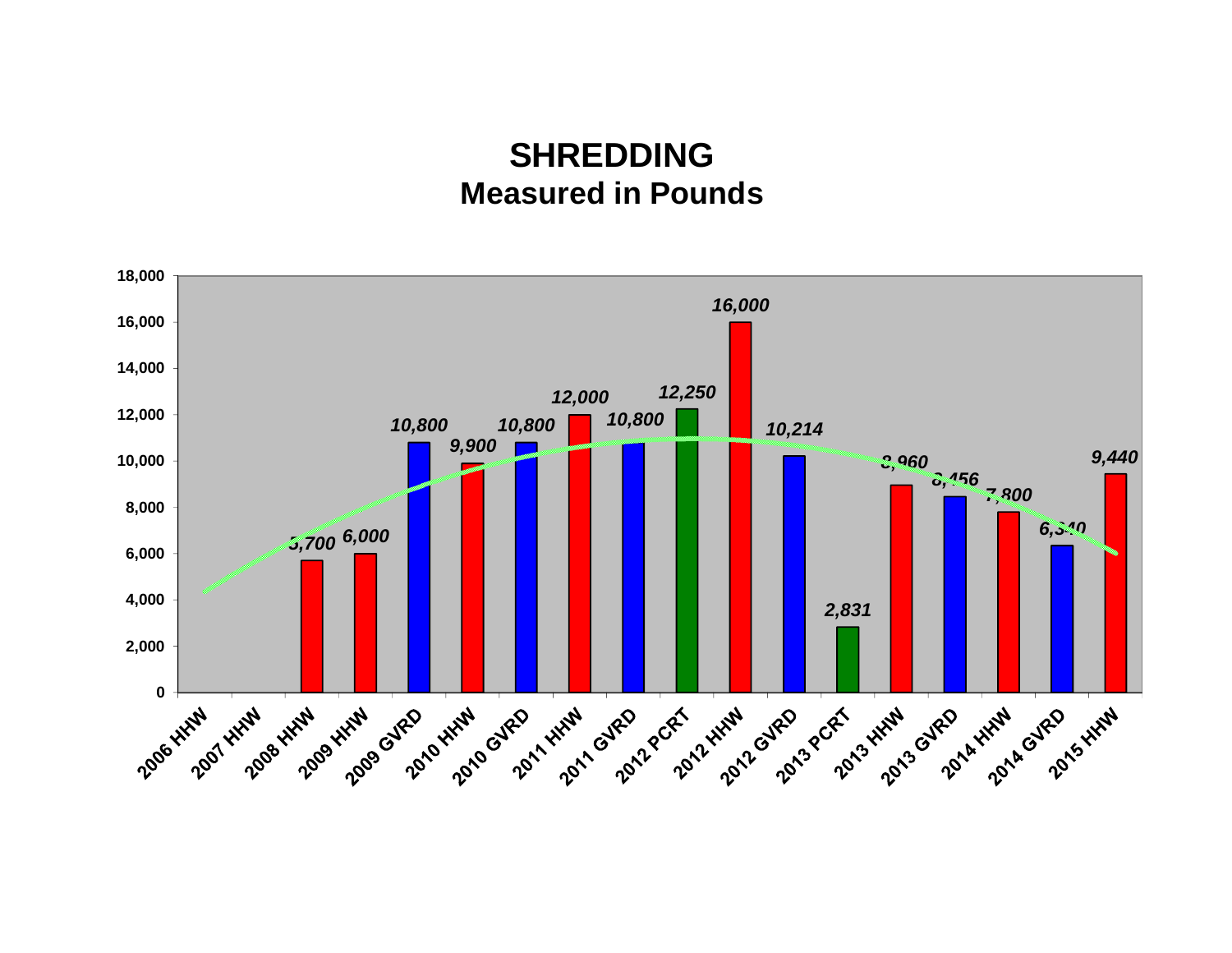## **SINGLE STREAM RECYCLINGMeasured in Pounds**

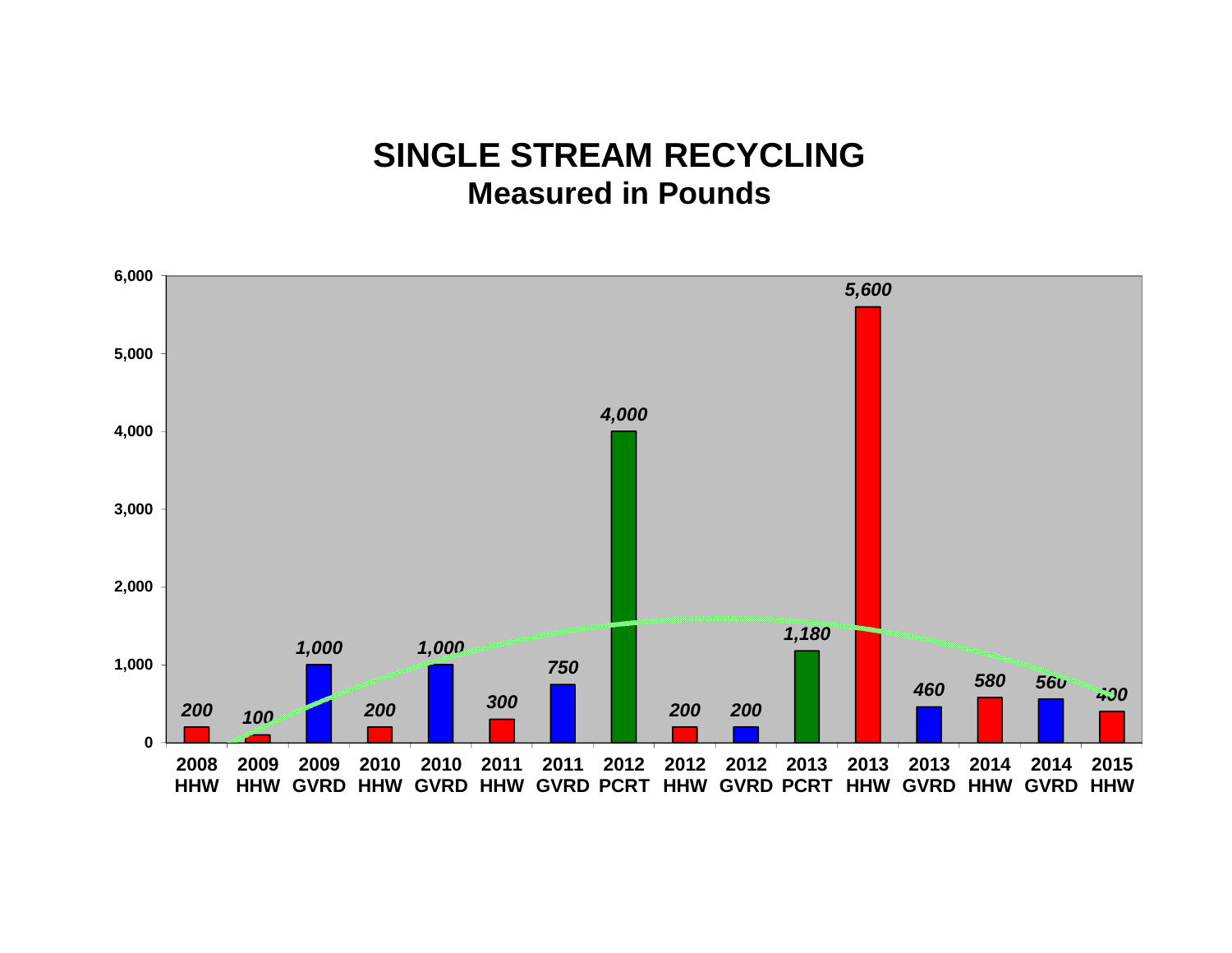### **EYE GLASSES Measured in Number of Glasses**

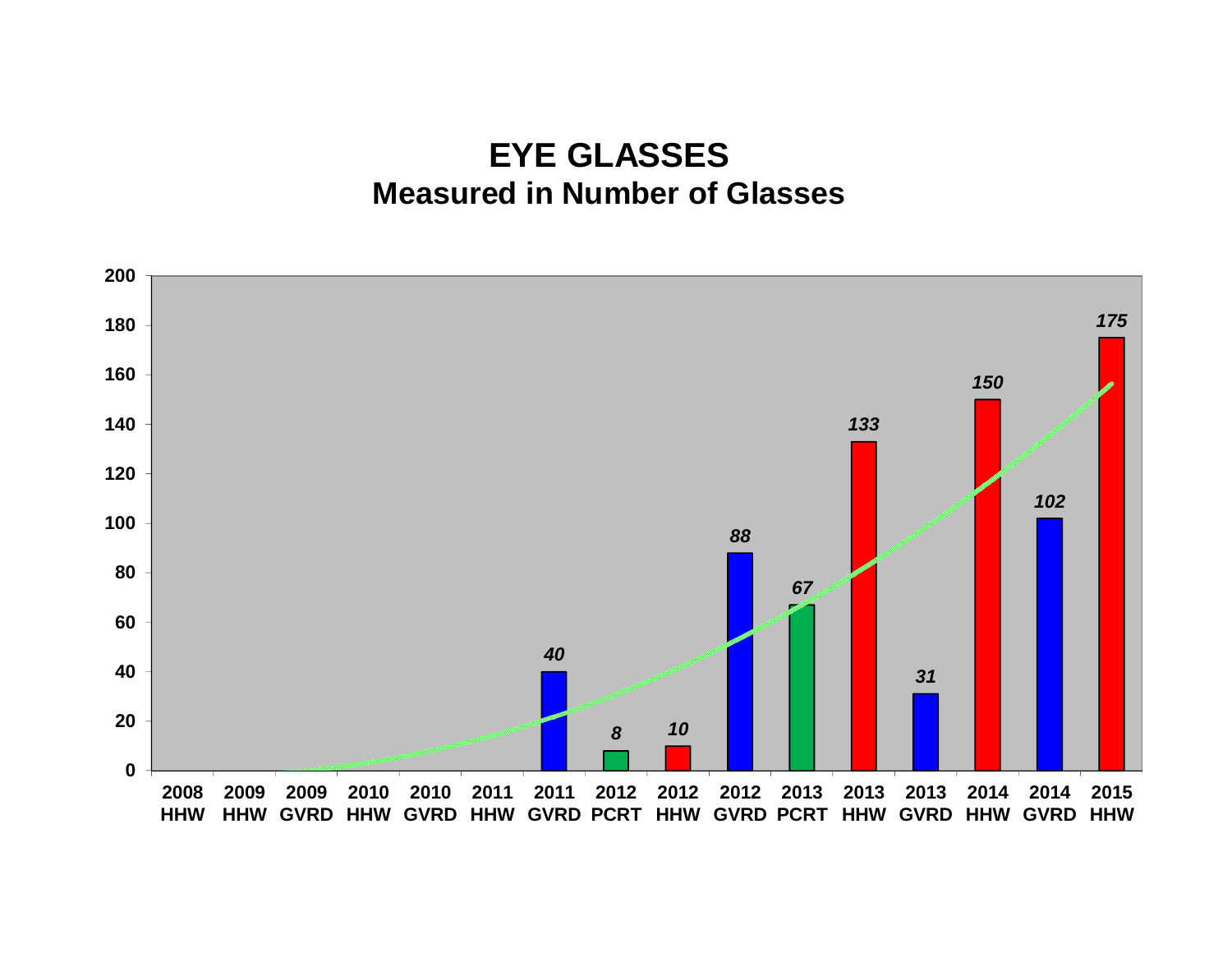#### **HEARING AIDS Measured in Number of Hearing Aids**

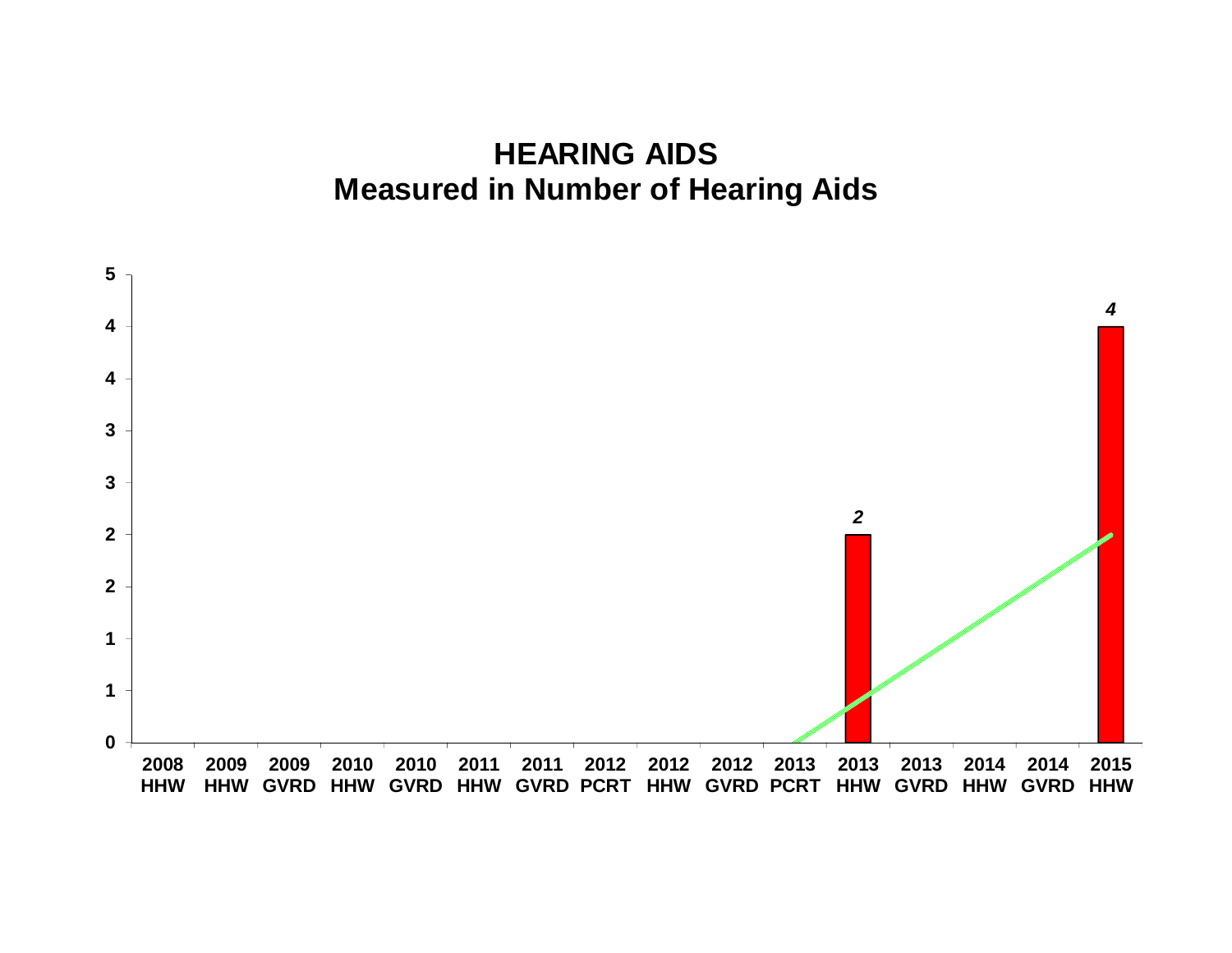#### **INK / TONER CARTRIDGES Measured in Number of Units**

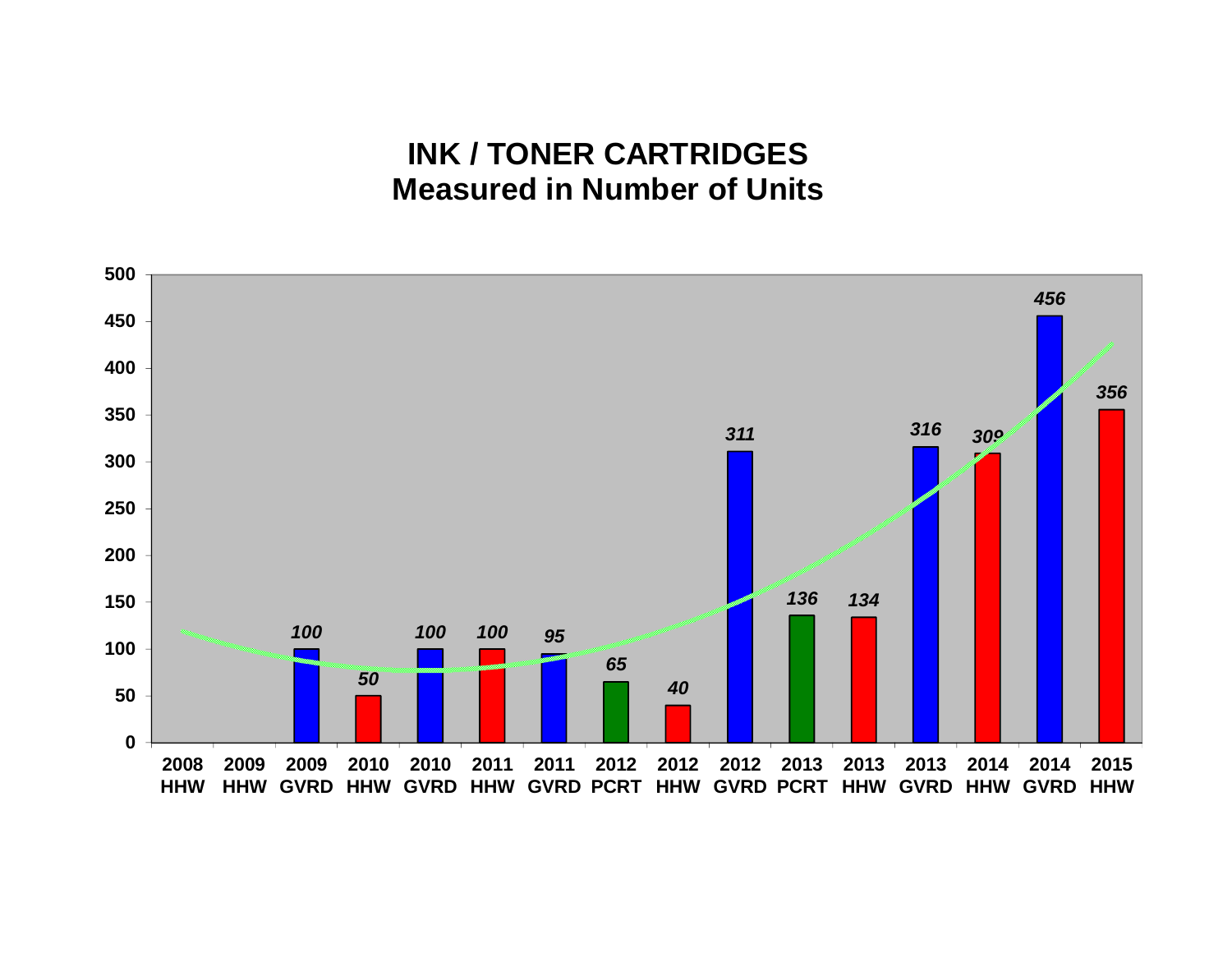## **METALS Measured in Pounds of Metal**

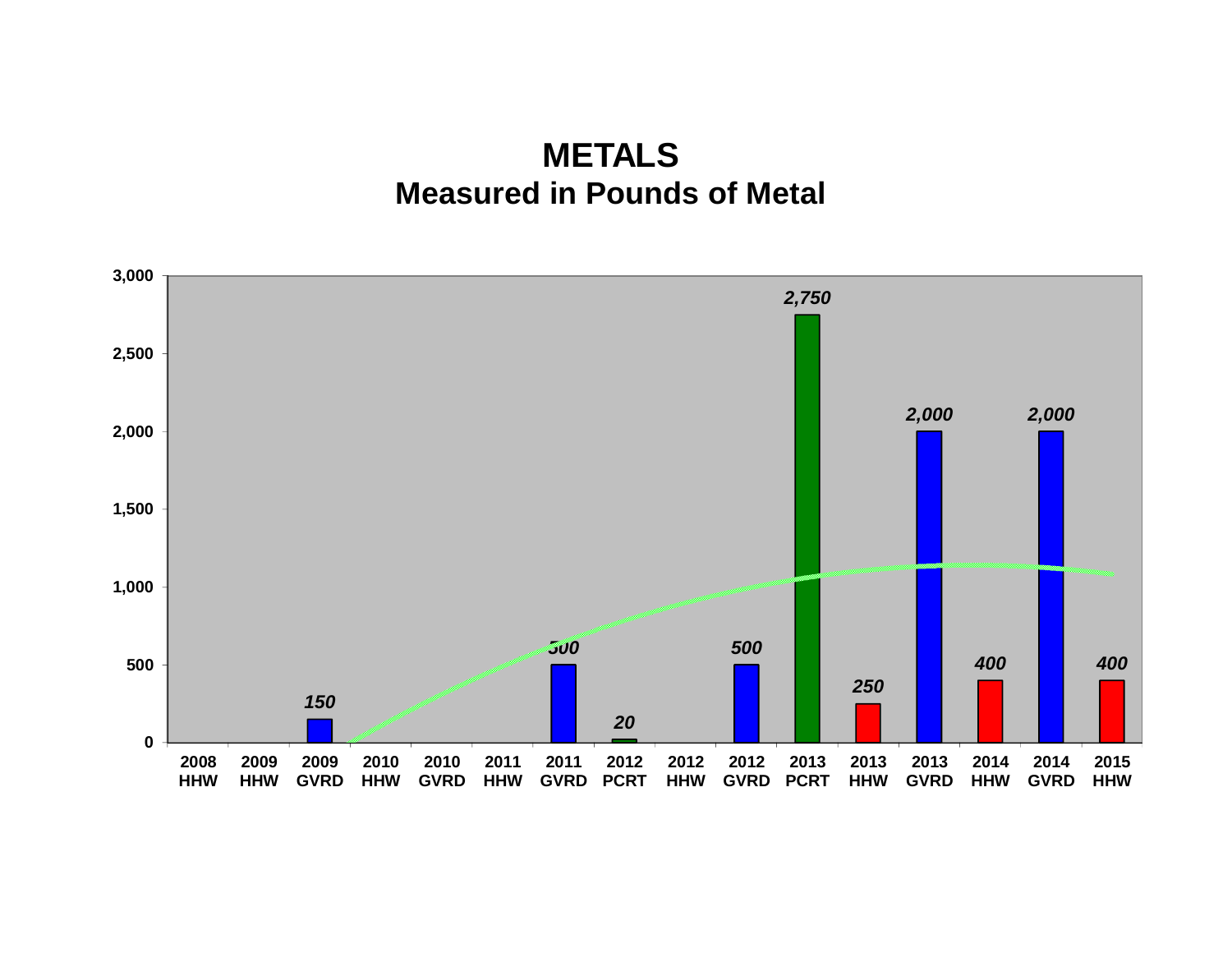### **REUSE ITEMS Measured in Pounds**

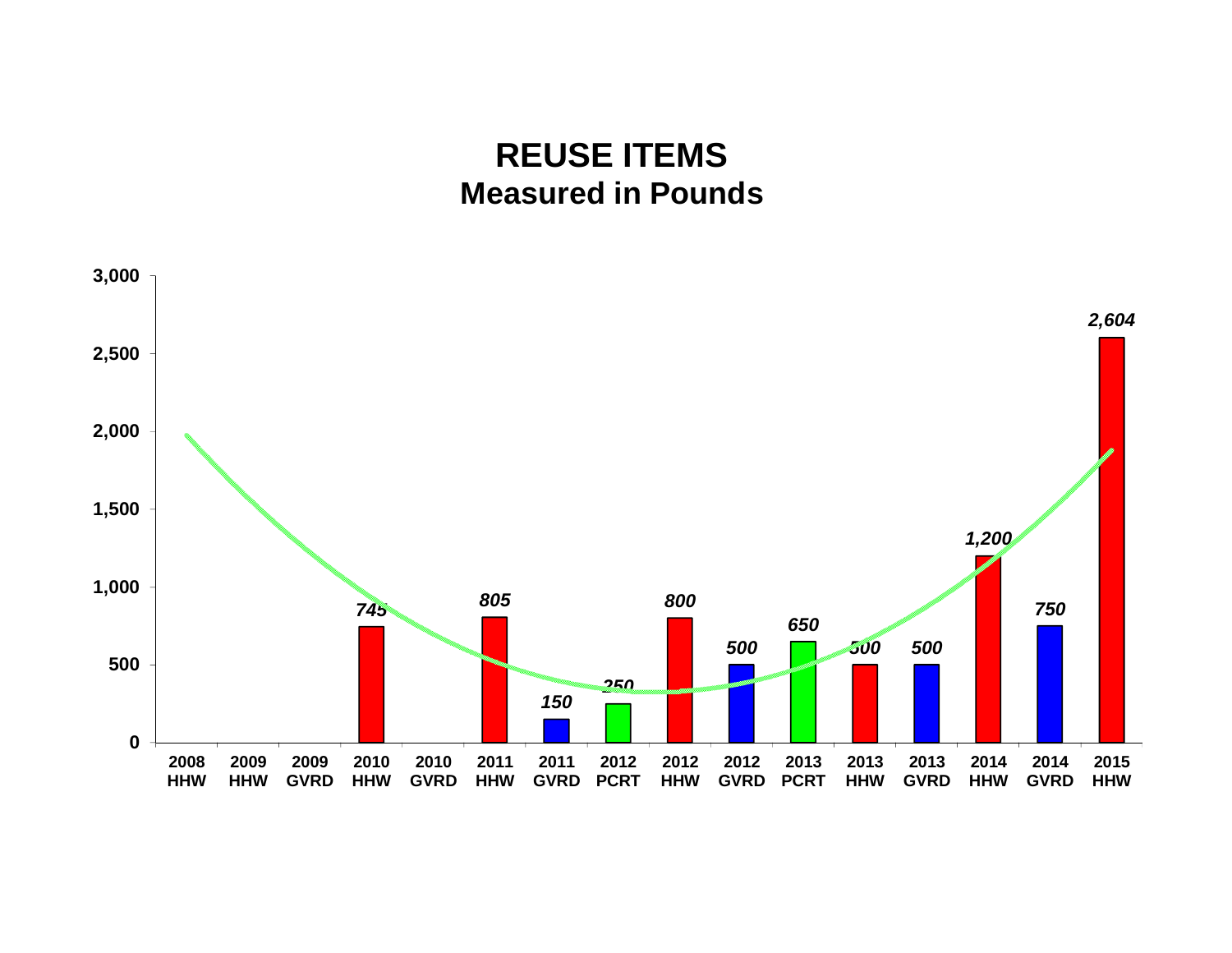#### **PD Phones Measured in Number of Phones**

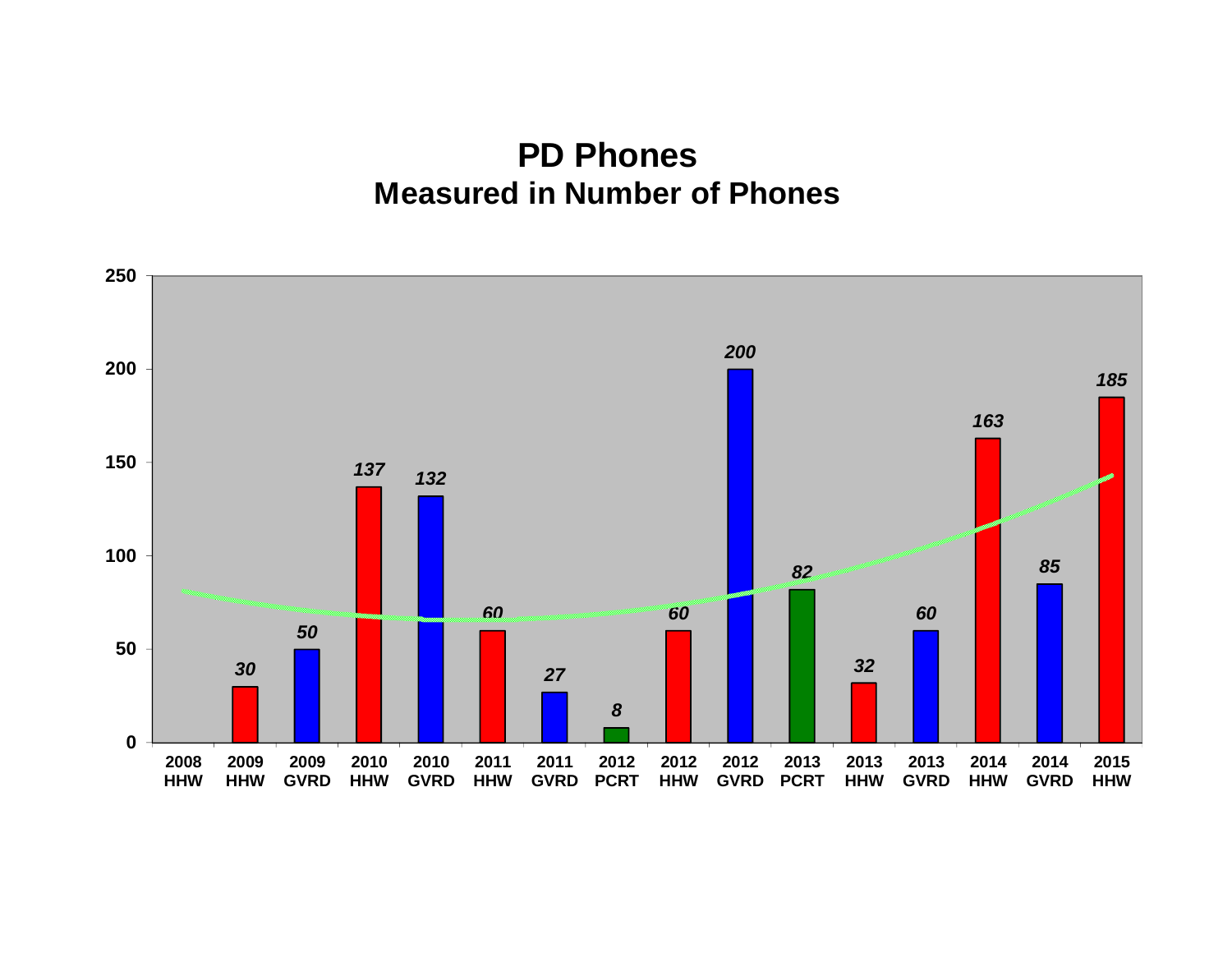#### **Mattresses Measured in Number of Mattresses**

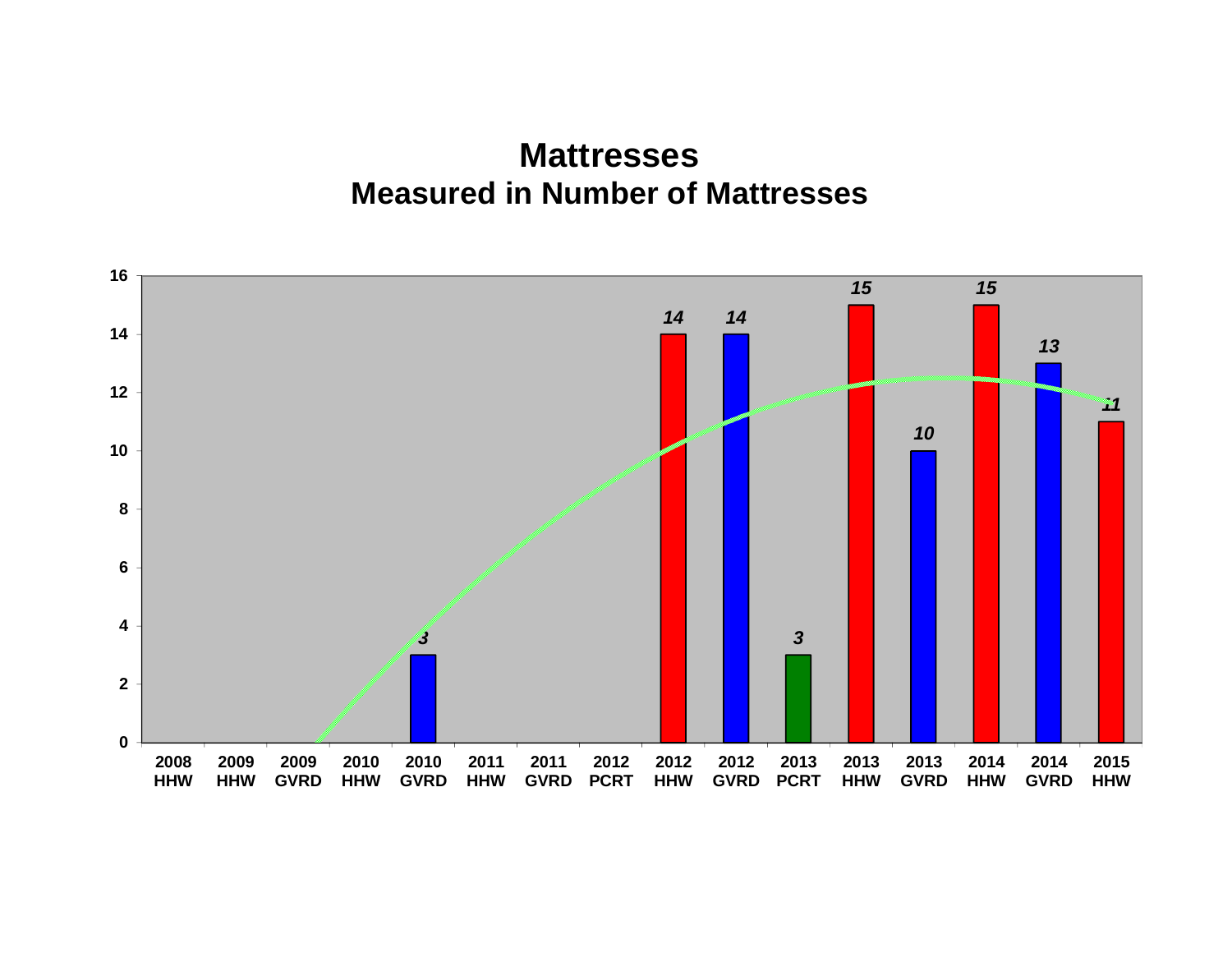